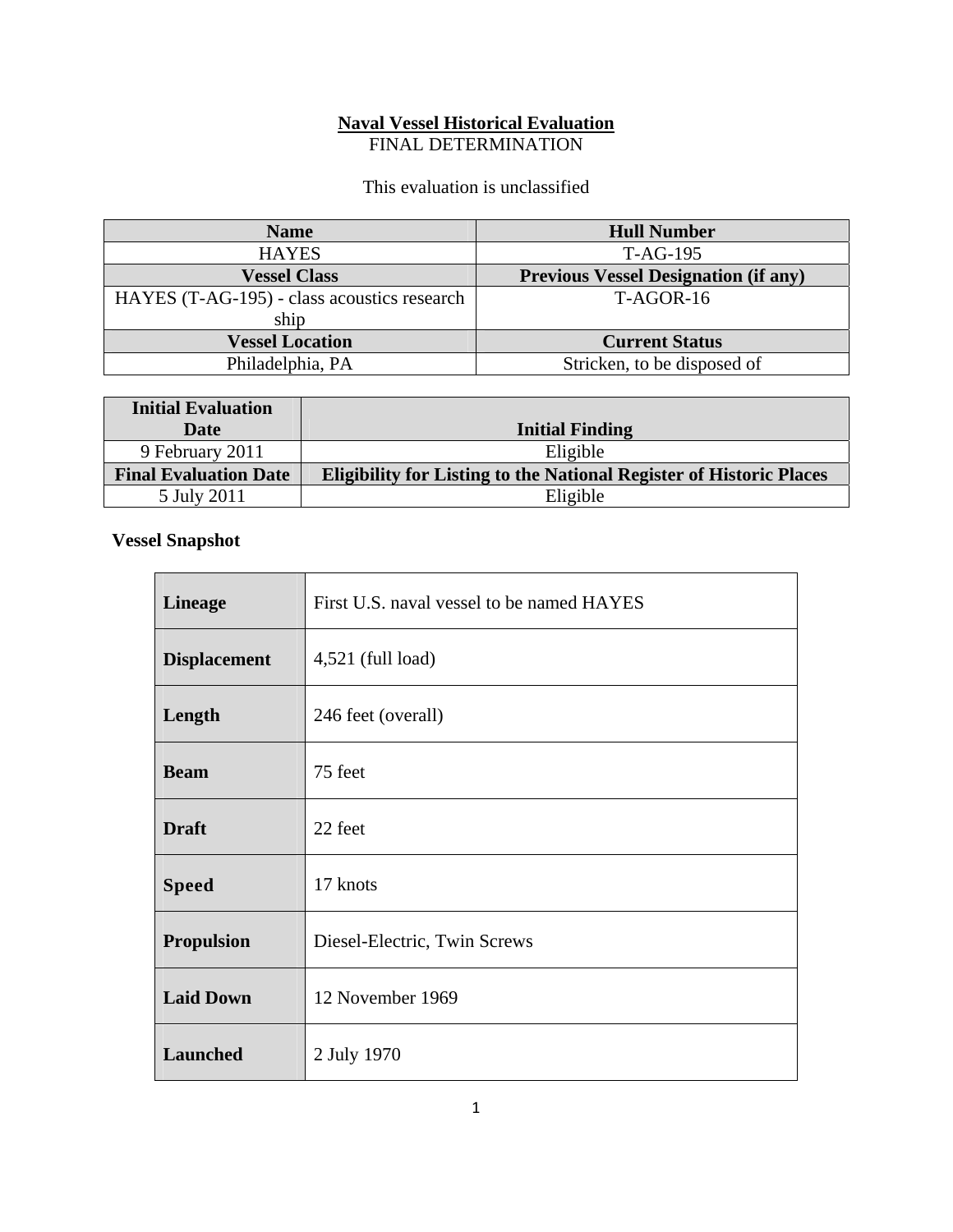| <b>Built By</b>       | Todd Shipyard Corp., Seattle, WA; converted to an acoustic<br>research ship (T-AG-195) by Tacoma (WA) Boatbuilding Co. |
|-----------------------|------------------------------------------------------------------------------------------------------------------------|
| <b>Sponsor</b>        | Mrs. Harvey C. [Katherine] Hayes, widow of the late Dr.<br>Harvey C. Hayes, for whom the ship was named                |
| <b>Delivered</b>      | 21 July 1971                                                                                                           |
| <b>Commissioned</b>   | Not applicable; vessel was placed "in service"                                                                         |
| <b>Decommissioned</b> | Not applicable; ship was placed "out of service"                                                                       |
| <b>Inactivated</b>    | 3 December 2008                                                                                                        |
| <b>Stricken</b>       | 3 December 2008                                                                                                        |

## **Vessel History**

| <b>Deployments</b><br><b>Summary</b> | NHHC files contain no material concerning the ship's operations since, being<br>a non-commissioned vessel, she was not required to submit a command<br>history                                                                           |
|--------------------------------------|------------------------------------------------------------------------------------------------------------------------------------------------------------------------------------------------------------------------------------------|
| <b>Awards</b>                        | None                                                                                                                                                                                                                                     |
| <b>Noteworthy</b><br><b>Events</b>   | Rescued 36 men from lifeboats in the mid-Atlantic following the sinking of<br>the Greek freighter ERYGENES, October 1973; rescued 13 men from the<br>Liberian-flag cargo vessel DROSIA off the coast of North Carolina,<br>December 1975 |
| DANFS* Entry                         | In early stages of preparation                                                                                                                                                                                                           |

\**Dictionary of American Naval Fighting Ships*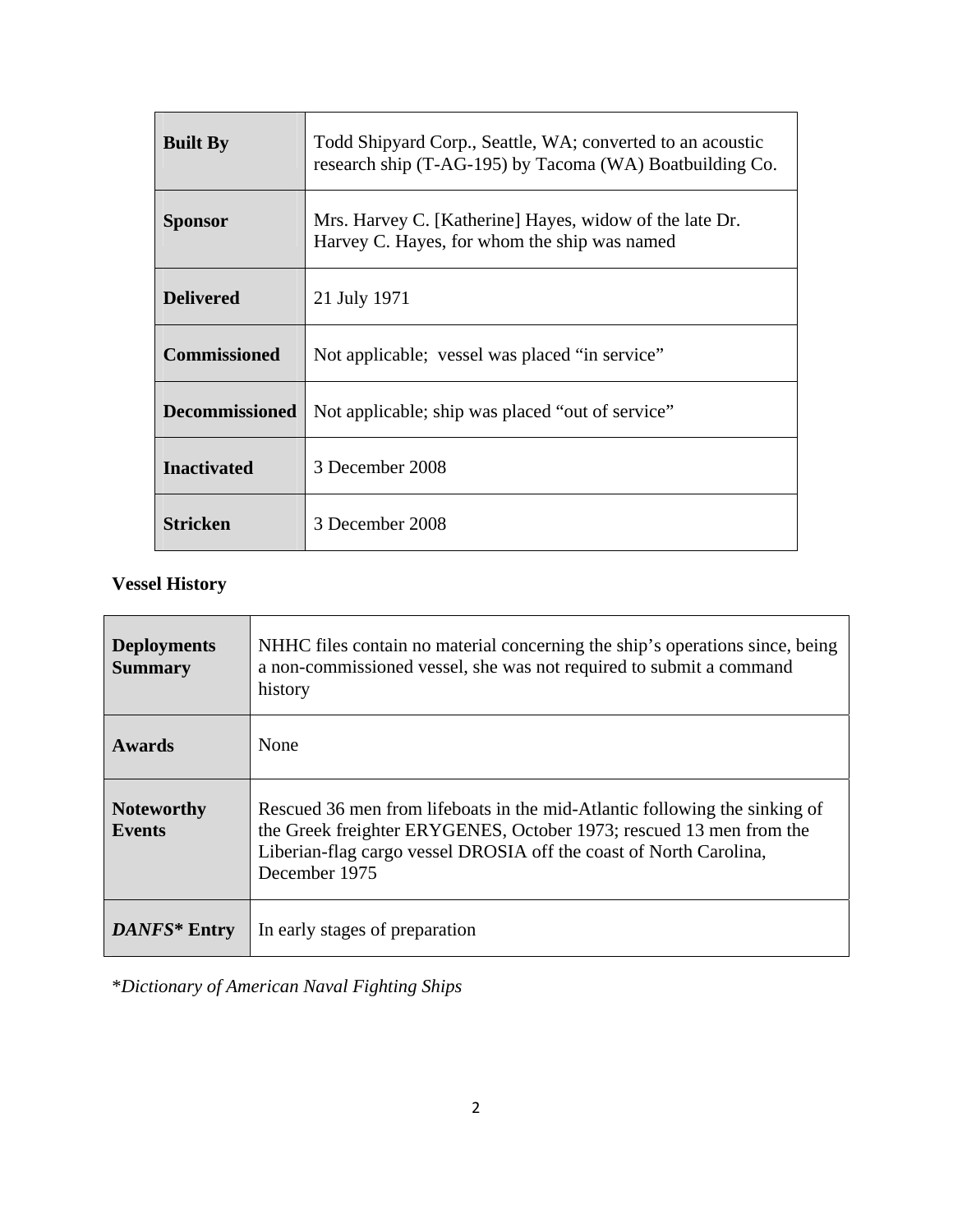**Criteria Evaluation1**

| Was the vessel awarded an individual<br>i.<br><b>Presidential Unit Citation? (A</b><br><b>Presidential Unit Citation is awarded</b><br>to military units that have performed<br>an extremely meritorious or heroic<br>act, usually in the face of an armed | N <sub>o</sub>                                  |
|------------------------------------------------------------------------------------------------------------------------------------------------------------------------------------------------------------------------------------------------------------|-------------------------------------------------|
| enemy.)                                                                                                                                                                                                                                                    |                                                 |
| ii. Did an individual act of heroism take                                                                                                                                                                                                                  | No                                              |
| place aboard the vessel such that an                                                                                                                                                                                                                       |                                                 |
| individual was subsequently awarded                                                                                                                                                                                                                        |                                                 |
| the Medal of Honor or the Navy                                                                                                                                                                                                                             |                                                 |
| <b>Cross?</b> (The Medal of Honor is                                                                                                                                                                                                                       |                                                 |
| awarded for valor in action against                                                                                                                                                                                                                        |                                                 |
| an enemy force. The Navy Cross is                                                                                                                                                                                                                          |                                                 |
| awarded for extraordinary heroism                                                                                                                                                                                                                          |                                                 |
| in action not justifying an award of                                                                                                                                                                                                                       |                                                 |
| the Medal of Honor.)                                                                                                                                                                                                                                       |                                                 |
| iii. Was a President of the United States                                                                                                                                                                                                                  | No                                              |
| was assigned to the vessel during his                                                                                                                                                                                                                      |                                                 |
| or her naval service?                                                                                                                                                                                                                                      |                                                 |
| iv. Was the vessel was the first to                                                                                                                                                                                                                        | Yes. HAYES's catamaran hull design marked       |
| incorporate engineering, weapons                                                                                                                                                                                                                           | the first time that such an innovation had been |
| systems, or other upgrades that                                                                                                                                                                                                                            | used for a ship her size. T-AGOR-16             |
| represent a revolutionary change in                                                                                                                                                                                                                        | represented the most advanced design and        |
| naval design or warfighting                                                                                                                                                                                                                                | engineering concepts in the U.S.                |
| capabilities?                                                                                                                                                                                                                                              | oceanographic research vessels. As T-AG-195     |
|                                                                                                                                                                                                                                                            | supported the U.S. Navy's Submarine Noise       |
|                                                                                                                                                                                                                                                            | Reduction Program. She was a one-of-a-kind      |
|                                                                                                                                                                                                                                                            | vessel.                                         |
| v. Did some other historic or socially                                                                                                                                                                                                                     | N <sub>o</sub>                                  |
| significant event occur on board the<br>vessel?                                                                                                                                                                                                            |                                                 |
| Assessment of integrity of (as appropriate)                                                                                                                                                                                                                |                                                 |
| design, materials, workmanship, feeling                                                                                                                                                                                                                    |                                                 |
| and/or association                                                                                                                                                                                                                                         |                                                 |
| <b>Historical Evaluation Conclusion</b>                                                                                                                                                                                                                    | Eligible                                        |

 1 Evaluation conducted using triggers established for naval vessels in *Program Comment for the Department of Navy for the Disposition of Historic Vessels*, issued by the Advisory Council for Historic Preservation on 15 March 2010.